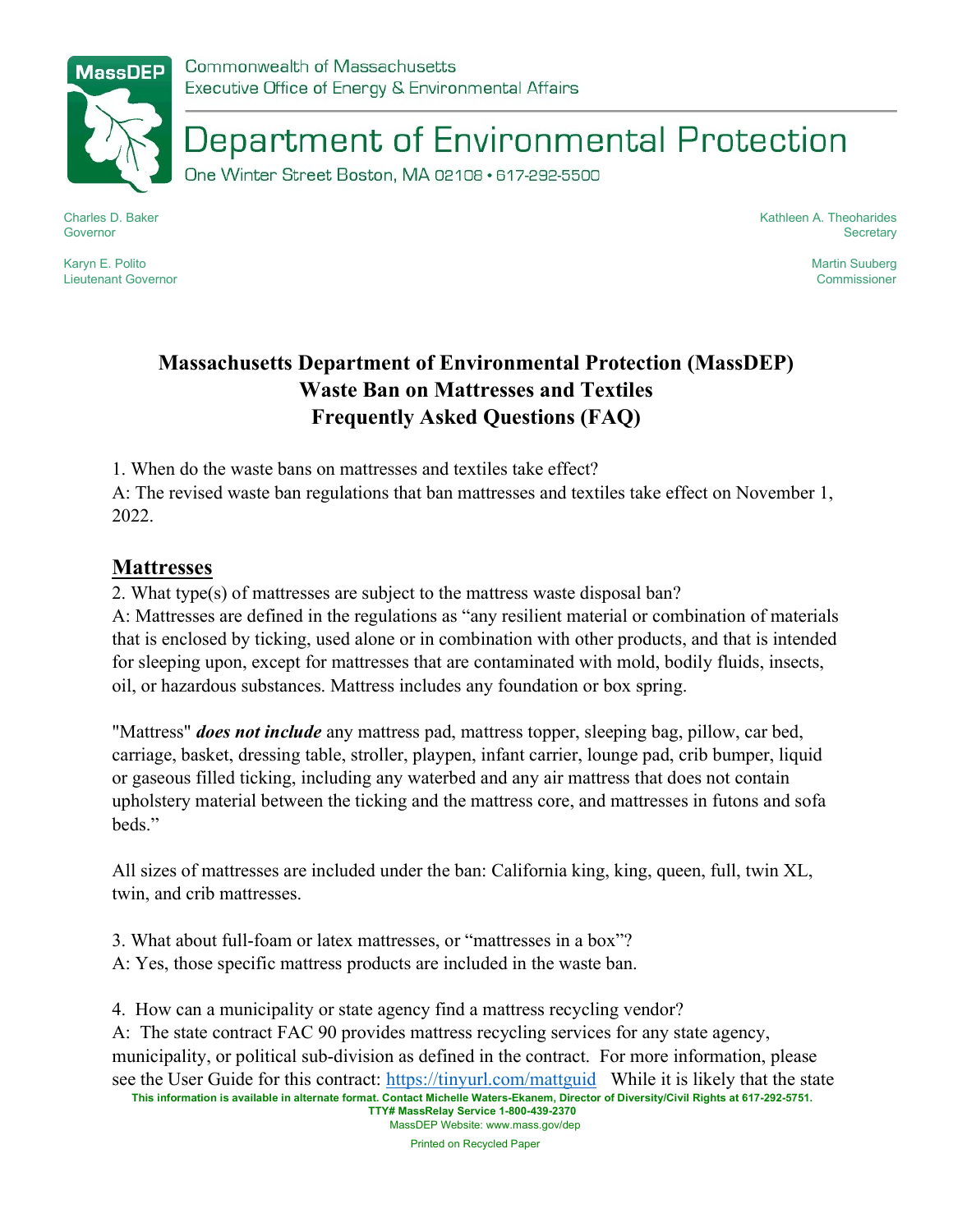contract will be the best option for municipalities, they are not required to purchase off of state contract. If a municipality wants to consider other mattress recyclers, they should refer to the response under #5 below.

## 5. How can a business find a mattress recycling vendor?

A: Businesses can search for recycling service providers for mattresses (or for any material) through https://www.recyclingworksma.com. Recycling Works is a free business assistance program run under contract to MassDEP by the Center for EcoTechnology. If you are a business that needs further assistance with mattress recycling, you can contact the RecyclingWorks program at  $\frac{info(@recyclingworksma.com)}{info(@recyclingworksma.com)}$  or at (888)254-5525.

6. I am a resident and have a mattress that I want to recycle or donate for reuse. How can I find a convenient outlet?

A: You may want to start with your municipal recycling program, as many municipalities accept or collect mattresses from residents. You may also want to visit MassDEP's mattress recycling webpage: https://tinyurl.com/depmatt That page includes contact information for mattress recycling vendors. You may search MassDEP's Beyond the Bin recycling directory for organizations near you that accept mattresses for donation and reuse:

https://tinyurl.com/massbtb Finally, you can search for cleanout companies near you that may collect materials such as mattresses.

7. I am a municipality or business sending mattresses for recycling. What determines whether a mattress is "clean" enough to be recycled?

A: This should be determined working with your mattress recycling vendor. Under the state contract for mattress recycling, customers shall adhere to all acceptance and storage criteria for mattresses as specified by the Vendor and will be responsible for the disposal of any mattresses that do not meet the recycling acceptance criteria. They shall not send for recycling:

- Excessively torn, punctured, soiled or moldy items
- Twisted or crushed mattresses or broken box springs
- Wet or frozen mattresses or box springs
- Mattresses or box springs infested with bed bugs or other pests
- Futon mattresses, fold-out sofa beds
- Mattress pads or toppers
- Infant sleeping pads; air or water beds; any other furniture or textiles

8. How will MassDEP determine whether a load of trash that contains mattresses is considered a waste ban violation, i.e., a "failed load" potentially subject to enforcement? If a trash truck delivers a load of trash to a disposal facility that contains a single mattress, will this load be treated as a violation of the waste ban regulations? -

A: There is no acceptable amount of mattresses that can be disposed of under the waste ban regulations. Therefore, disposal of one mattress or more would be considered a failed load. MassDEP will determine the appropriate compliance and enforcement response based on review of a specific failed load, the origin of that load, and the ability to identify the waste generator.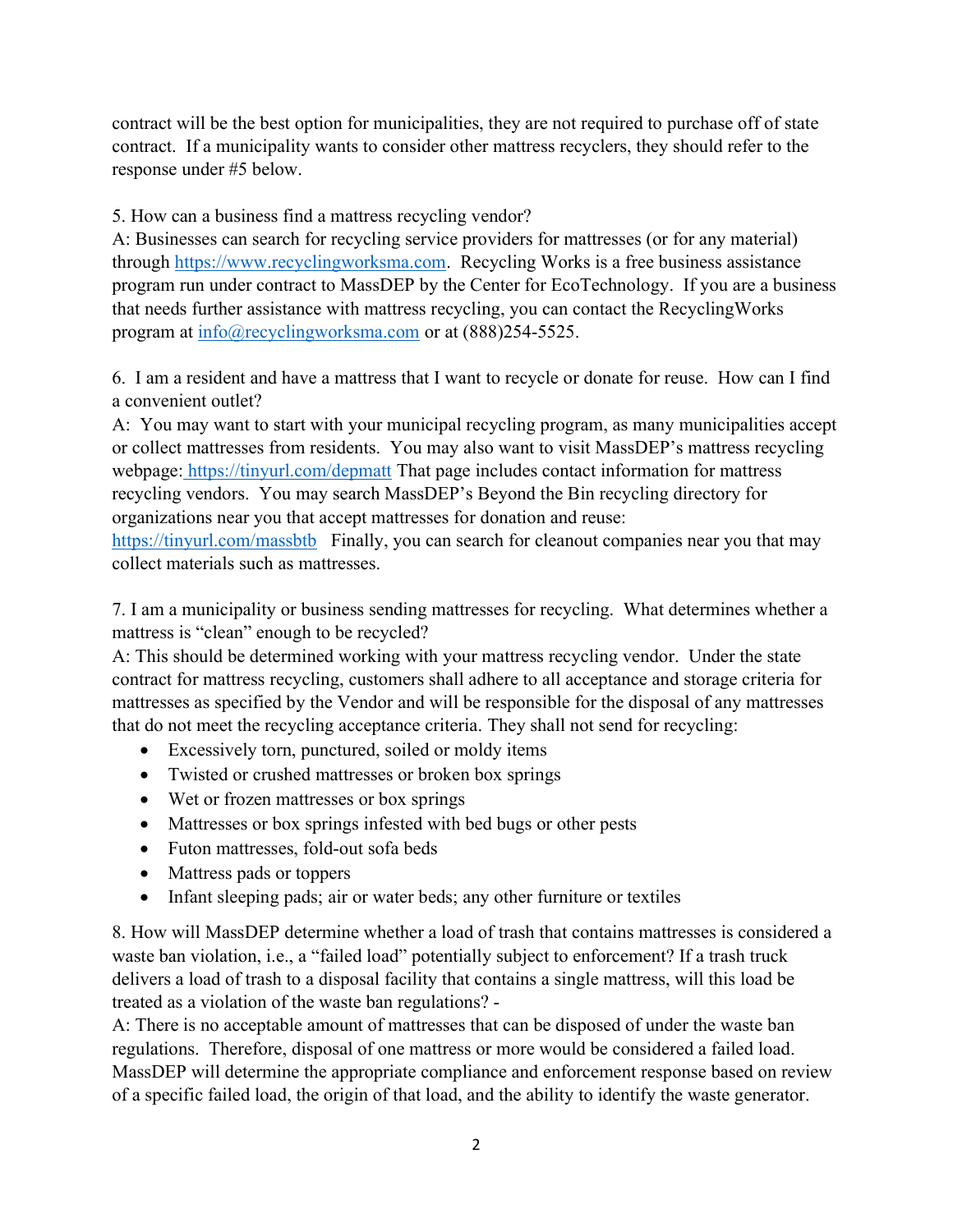MassDEP generally does not issue waste ban enforcement to individuals, and instead typically issues enforcement to businesses and institutions (including municipalities) as well as waste haulers.

9. What documentation do I need if I have mattresses that I need to send for disposal because they are not acceptable by a mattress recycler?

A: If you have materials such as mattress pads or toppers that do not meet the regulatory definition of a mattress, those can be sent for disposal without further documentation. If you have mattresses that are not recyclable because they are wet, moldy, or infested with bed bugs, you should document the number of mattresses, the condition of each, and how they have been stored and managed to prevent contamination. For example, it is not acceptable to store mattresses uncovered outside and then send them for disposal because they are wet. This, along with any intentional contamination of waste ban materials, would be considered a violation of MassDEP's waste ban regulations. However, as long as materials are stored and managed properly and this documentation is maintained and provided to MassDEP upon request, unrecyclable mattresses can be sent for disposal without requiring a MassDEP waste ban waiver.

10. If the municipality or business determines that a mattress cannot be recycled, where should it be disposed of?

A: If a mattress cannot be recycled because it is contaminated as noted in the definition above; it is not subject to the waste ban and can be disposed as solid waste. This can mean that it can be sent to any solid waste disposal facility or handling facility.

11. Can municipalities use a shredder or other equipment to shred, destroy, or deconstruct a mattress at a municipal transfer station or recycling center?

A: Yes, however this activity would be regulated as either a General Permit or a Recycling, Composting and Conversion (RCC) Facility Permit. General permits have a 10 percent residual limit. If an operation cannot comply with that limit, it would need to apply for an RCC permit. If you operate a site assigned solid waste transfer station and want to incorporate a recycling operation, this would need to be addressed through a permit modification. If you are interested in considering this option, you should consult with the solid waste section chief in your MassDEP regional office: https://tinyurl.com/depregoff

12. Does a municipality have to amend their trash collection contract with their current waste hauler due to the new waste ban on mattresses? A: MassDEP recommends that curbside trash collection contracts include language that states that the hauler should not actively collect "waste ban materials" for solid waste disposal. This general statement is recommended rather than listing out every single waste ban item. If this is the case and the municipality has this language in their contract, then the municipality would be covered. MassDEP has contract templates online if a municipality and/or hauler wishes to update the language: https://tinyurl.com/depcont MassDEP also recommends that the municipality notify their hauler in writing of the new waste bans, to be effective on November 1, 2022. MassDEP will also be conducting outreach to solid waste haulers and other service providers on the new waste ban requirements.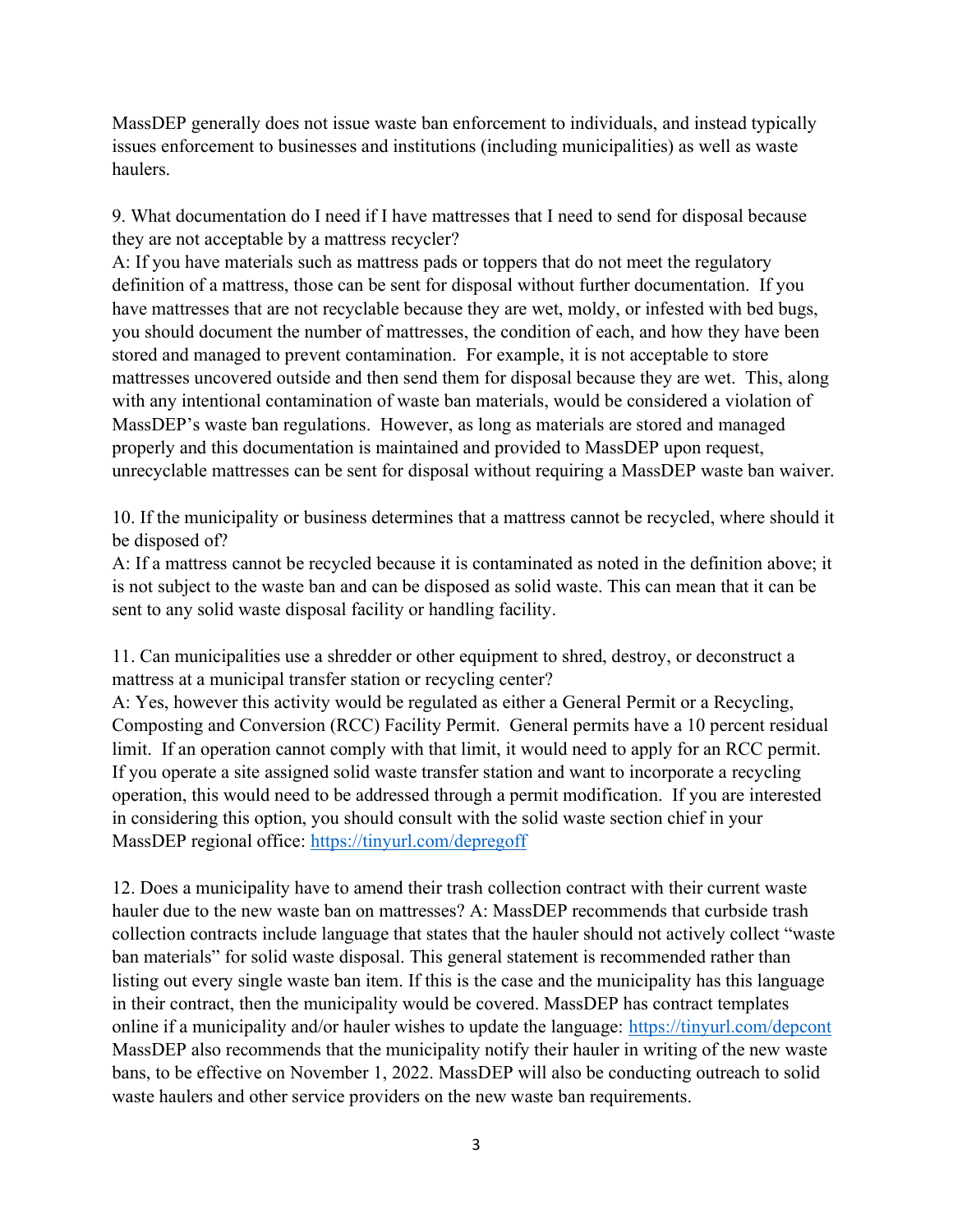13. Will MassDEP continue to offer Sustainable Material Recovery Program (SMRP) grants for mattress recycling?

A: MassDEP's intent is that these grants will be phased out as our mattress recycling infrastructure becomes more widely established. The next round of SMRP grants is expected to be released in the spring of 2022. MassDEP is finalizing specific grant offerings and will share those in the coming months. In addition to these grants, municipalities that have earned funds through the Recycling Dividends Program may use these funds to collect, transport, and recycle mattresses.

## Textiles

14. What type of textiles are subject to the waste disposal ban?

A: Textiles are defined in the regulations as "clothing, footwear, bedding, towels, curtains, fabric, and similar products, except for textiles that are contaminated with mold, bodily fluids, insects, oil, or hazardous substances."

15. Are used wiping clothes or "shop rags" considered textiles subject to the waste disposal ban? A: No, these would be considered as contaminated and would not be subject to the waste disposal ban.

16. I am a textile recovery organization and have some textiles that I need to send for disposal because they are not recoverable or recyclable. How do I do this in compliance with the waste disposal bans?

A: If these textiles are not reusable or recyclable due to contamination with mold, bodily fluids, insects, oil, or hazardous substances, as defined in the regulations, those may be sent for disposal in the trash without violating the waste ban regulations. However, you should maintain documentation that documents the volume or weight of textiles sent for disposal and the reason that they are being sent for disposal. This documentation should be made available to MassDEP upon request. If a textile recovery organization has other residual textiles that do meet the definition in the waste ban regulations, but for which a company cannot identify a reuse or recycling outlet, the organization should contact MassDEP to request a waste ban waiver to allow those materials to be sent for disposal. In order to request a waiver, the organization should identify the type and amount of textiles that require disposal and identify what outlets the organization has contacted to attempt to reuse or recycle those textiles.

17. I am a business that generates textile waste. How can I find a textile recovery organization that will accept my textiles?

A: Businesses can search for recycling service providers for textiles (or for any material) through the RecyclingWorks in Massachusetts (RecyclingWorks) Find A Recycler tool at https://www.recyclingworksma.com RecyclingWorks is a free business assistance program run under contract to MassDEP by the Center for EcoTechnology. If you are a business that needs